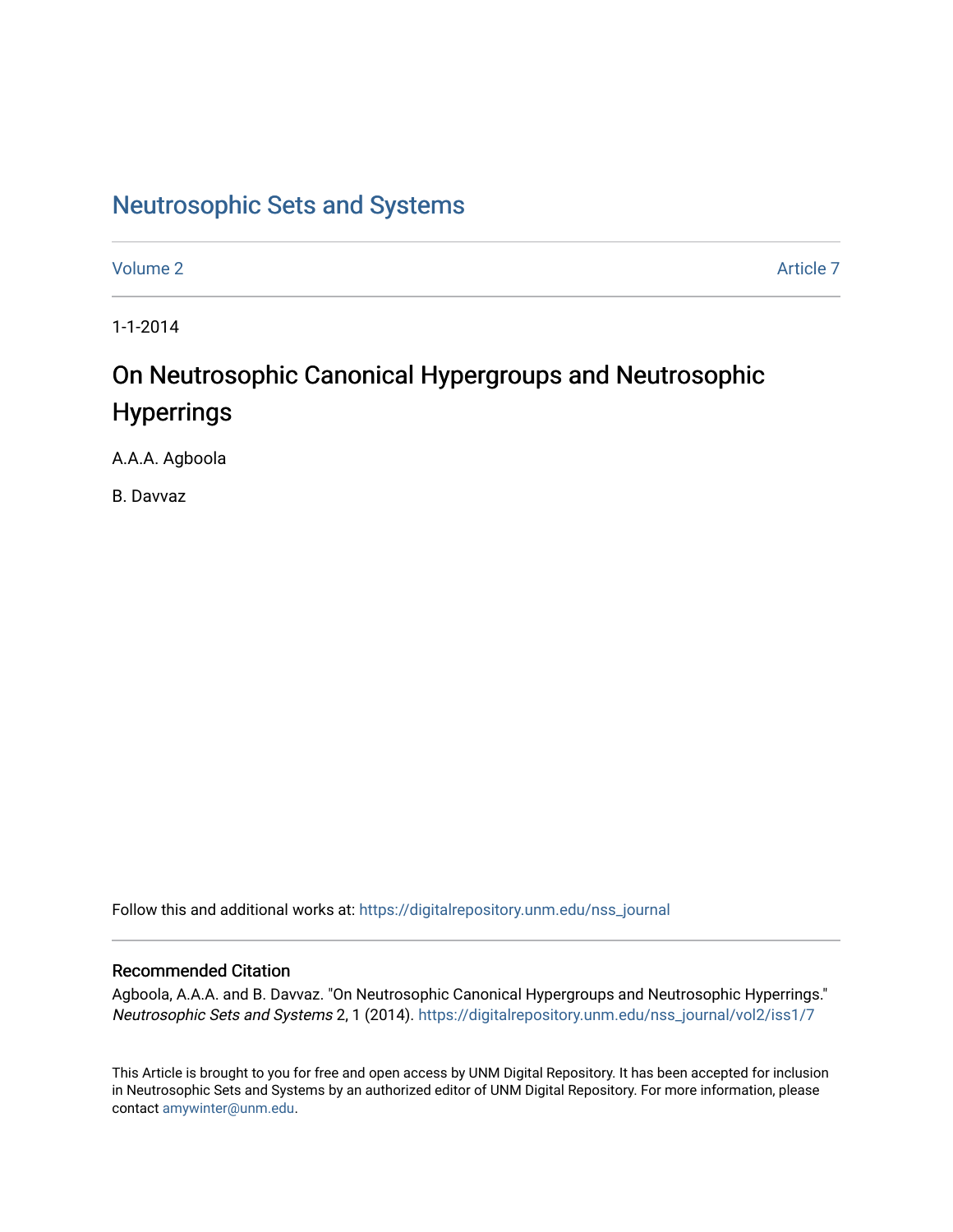

# **On Neutrosophic Canonical Hypergroups and Neutrosophic Hyperrings**

#### **A.A.A. Agboola<sup>1</sup> and B. Davvaz<sup>2</sup>**

<sup>1</sup> Department of Mathematics, Federal University of Agriculture, Abeokuta, Nigeria. E-mail: aaaola2003@yahoo.com 2 Department of Mathematics, Yazd University, Yazd, Iran. E-mail: davvaz@yazd.ac.ir

**Abstract**. A neutrosophic hyperstructure is an algebraic structure generated by a given hyperstructure *H* and an indeterminacy factor *I* under the hyperoperation(s) of *H*. The objective of this paper is to study canonical hypergroups and hyperrings in which addition and multiplication are hyperoperations in a neutrosophic environment. Some basic properties of neutrosophic canonical hypergroups and neutrosophic hyperrings are presented. Quotient neutrosophic canonical hypergroups and neutrosophic hyperrings are presented.

**Keywords:** neutrosophic canonical hypergroup, neutrosophic subcanonical hypergroup, neutrosophic hyperring, neutrosophic subhyperring, neutrosophic hyperideal.

### **1 Introduction**

Given any hyperstructure *H*, a new hyperstructure *H(I)* may be generated by *H* and *I* under the hyperoperation(s) of *H*. Such new hyperstructures *H(I)* are called neutrosophic hyperstructures where *I* is an indeterminate or a neutrosophic element. Generally speaking, *H(I)* is an extension of *H* but some properties of *H* may not hold in *H(I).* However,  $H(I)$  may share some properties with *H* and at times may possess certain algebraic properties not present in *H*.

Neutrosophic theory was introduced by F. Smarandache in 1995 and some known algebraic structures in the literature include neutrosophic groups, neutrosophic semigroups, neutrosophic loops, neutrosophic rings, neutrosophic fields, neutrosophic vector spaces, neutrosophic modules etc. Further introduction to neutrosophy and neutrosophic algebraic structures can be found in [1,2,3,4,16,26,27].

In 1934, Marty [18] introduced the theory of hyperstructures at the 8<sup>th</sup> Congress of Scandinavian Mathematicians. In 1972, Mittas [21] introduced the theory of canonical hypergroups. A class of hyperrings  $(R, +, \cdot)$ , where  $+$ and . are hyperoperations are introduced by De Salvo [15]. This class of hyperrings has been further studied by Asokkumar and Velrajan [5,22] and Davvaz and Leoranu-Fotea [14]. Further contributions to the theory of hyperstructures can be found in [7,8,9,10,14,22].

Agboola and Davaaz introduced and studied neutrosophic hypergroups in [4]. The present paper is concerned with the study of canonical hypergroups and hyperrings in a neutrosophic environment. Basic properties of neutrosophic canonical hypergroups and neutrosophic hyperrings are presented. Quotient neutrosophic canonical hypergroups and neutrosophic hyperrings are also presented.

### **2 A Review of Well Known Definitions**

In this section, we provide basic definitions, notations and results that will be used in the sequel.

**Definition 2.1.** Let  $(G, * )$  be any group and let  $G(I) = \langle G \cup I \rangle$ . The couple  $(G(I),*)$  is called a *neutrosophic* group generated by G and I under the binary operation  $*$ . The indeterminacy factor I is such that  $I * I = I$ . If  $*$  is ordinary multiplication, then  $I * I * I ... * I = I<sup>n</sup> = I$  and  $*$  if is ordinary addition, then  $I * I * I ... * I = nI$  for  $n \in N$ .

G(I) is said to be *commutative* if  $a * b = b * a$  for all  $a, b \in G(I)$ .

**Theorem 2.2.** [26] Let G(I) be a neutrosophic group.

- (1) G(I) in general is not a group;
- (2) G(I) always contain a group.

**Definition 2.3**. Let G(I) be a neutrosophic group.

- (1) A proper subset  $A(I)$  of  $G(I)$  is said to be a neutrosophic subgroup of G(I) if A(I) is a neutrosophic group, that is, A(I) contains a proper subset which is a group;
- (2) A(I) is said to be a pseudo neutrosophic group if it does not contain a proper subset which is a group.

**Definition 2.4.** Let A(I) be a neutrosophic subgroup (pseudo neutrosophic subgroup) of a neutrosophic group  $G(I)$ .

- (1) A(I) is said to be *normal* in G(I) if there exist  $\hat{x}, \hat{y} \in G(I)$  such that  $\hat{x}A(I)\hat{y} = \hat{A}(I)$ .
- (2) G(I) is said to be *simple* if it has no non-trivial

*A.A.A. Agboola & B. Davaaz, On Neutrosophic Canonical Hypergroups and Neutrosophic Hyperrings*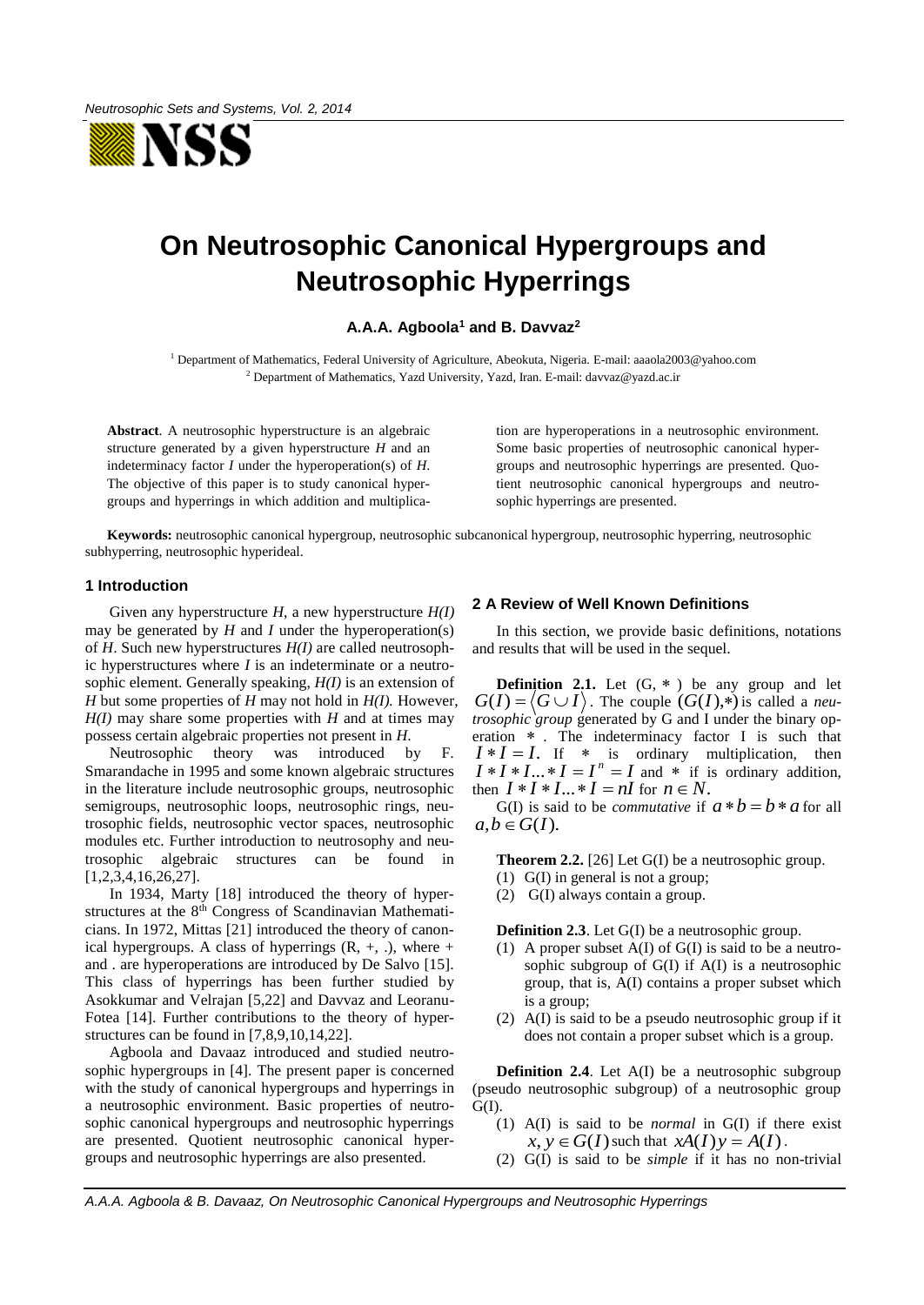neutrosophic normal subgroup.

**Example 1.** [3] Let  $G(I) = \{e, a, b, c, I, aI, bI, cI\}$  be a set, where  $a^2=b^2=c^2=e$ , bc=cb=a, ac=ca=b, ab=ba=c. Then (G(I),.) is a commutative neutrosophic group, and  $H(I) = \{e, a, I, aI\}, K(I) = \{e, b, I, bI\}$  and  $PI = \{e, c, I, cI\}$  are neutrosophic subgroups of G(I).

**Theorem 2.5.** [3] Let H(I) be a non-empty proper subset of a neutrosophic group  $(G(I), *)$ . Then,  $H(I)$  is a neutrosophic subgroup of G(I) if and only if the following conditions hold:

- (1)  $a, b \in H(I)$  implies that  $a * b \in H(I);$
- (2) There exists a proper subset A of H(I) such that (A, ) is a group.

**Definition 2.6.** Let  $(G_1(I), *)$  and  $(G_1(I), *)$  be two neutrosophic groups and let  $\phi: G_1(I) \to G_2(I)$  be a mapping of  $G_1(I)$  into  $G_2(I)$ . Then,  $\phi$  is said to be a *homomorphism* if the following conditions hold:

(1)  $\phi$  is a group of homomorphism;

(2)  $\phi(I) = I$ .

In addition, if  $\phi$  is a bijection, then  $\phi$  is called a neutrosophic group isomorphism and we write  $G_1(I) \cong G_2(I)$ .

**Definition 2.7**. Let (R,+,.) be any ring. A *neutrosophic ring* is a triple  $(R(I), +,.)$  generated by R and I, that is,  $R(I) = \langle R \cup I \rangle$ .

 $I$   $= \langle R \cup I \rangle$ .<br>
Indeed,  $R(I) = \{x = a + bI : a, b \in R\}$ , where if<br>  $+ bI$  and y=c+dI are elements of R, then<br>  $x \oplus y = (a + bI) \oplus (c + dI) = (a + c) + (b + d)I$ ,<br>  $x \oplus y = (a + bI) \oplus (a + dI) =$  $x=a+bI$  and  $y=c+dI$  are elements of R, then

$$
x \oplus y = (a + bI) \oplus (c + dI) = (a + c) + (b + d)I,
$$
  
\n
$$
x \Box y = (a + bI) \Box (c + dI) =
$$
  
\n
$$
(ac) + (ad + bc + bd)I.
$$

**Example 2**. Let  $\mathbb{Z}_n$  be a ring of integers modulo n.<br> **n**,  $\mathbb{Z}_n(I) = \{x = a + bI : a, b \in \mathbb{Z}_n\}$  is a neutrosoph-Then,  $\mathbb{Z}_n(I) = \{x = a + bI : a,b \in \mathbb{Z}_n\}$  is a neutrosophic ring of integers modulo n.

**Theorem 2.8.** [27] Let  $(R(I), +,.)$  be a *neutrosophic ring*. Then,  $(R(I), +,.)$  is a ring.

**Definition 2.9.** Let  $(R(I), +,.)$  be a neutrosophic ring. A non-empty subset S(I) of R(I) is said to be a *neutrosophic subring* if  $(S(I), +,.)$  is a neutrosophic ring. It is essential that S(I) must contain a proper subset which is a ring. Otherwise, S(I) is called a *pseudo neutrosophic subring* of R(I).

**Example 3**. Let  $(\mathbb{Z}_{12}(I), +, \cdot)$  be a neutrosophic ring of integers modulo 12 and let S(I) and T(I) be subsets of  $I_{12}(I)$  given by S(I)={0, 6, I, 2I, 3I, ..., 11I, 6+I, 6+2I,  $\overline{6}$ +3I, ...,  $\overline{6}$ +11I) and T(I)={0, 2I, 4I, 6I, 10I). Then,  $(S(I), +,.)$  is a neutrosophic subring of  $\mathbb{Z}_{12}(I)$  while  $(T(I), +,.)$  is a pseudo neutrosophic ring of  $\mathbb{Z}_{12}(\tilde{I})$ .

**Definition 2.10**. Let  $(R(I), +,.)$  be a neutrosophic ring and let S(I) be a neutrosophic subring (pseudo neutrosophic subring) of R(I). Then, S(I) is called a *neutrosophic ideal (pseudo neutrosophic ideal)* of  $R(I)$  if for all  $r \in R(I)$ and  $s \in S(I)$ ,  $r \cdot s$ ,  $s \cdot r \in S(I)$ .

**Definition 2.11**. Let  $(R_1(I), +, \cdot)$  and  $(R_2(I), +, \cdot)$ be two neutrosophic rings and let  $\phi: R_1(I) \to R_2(I)$  be a mapping of  $R_1(I)$  into  $R_2(I)$ . Then,  $\phi$  is said to be a *homomorphism* if the following conditions hold:

(1)  $\phi$  is a group of homomorphism;

(2)  $\phi(I) = I$ .

Moreover, if  $\phi$  is a bijection, then  $\phi$  is called a neutrosophic ring *isomorphism* and we write  $R_1(I) \cong R_2(I)$ . The kernel of  $\phi$  denoted by *Ker* $\phi$  is the set The kerner of  $\psi$  denoted by  $\text{Re}\nu\psi$  is the set  $\{x \in R_1(I): \phi(x) = 0\}$  and the image of  $\phi$  denoted by  $\lim \phi$  is the set  $\{\phi(x): x \in R_1(I)\}\.$ 

It should be noted that  $\text{Im}\phi$  is a neutrosophic subring of  $R_2(I)$  and  $Ker\phi$  is always a subring of R<sub>1</sub> and never a neutrosophic subring (ideal) of  $R_1(I)$ .

**Definition 2.12.** A map  $: S \times S \rightarrow P^*(S)$  is called *hyperoperation* on the set S, where S is non-empty set and  $P^*(\hat{S})$  denotes the set of all non-empty subsets of S.

A *hyperstructure* or *hypergroupoid* is the pair  $(S, \cdot)$ , where  $\cdot$  is a hyperoperation on the set S.

**Definition 2.13.** A hyperstructure  $(S, \cdot)$  is called a semihypergroup if for all Example *x*,  $y, z \in S$ ,  $(x \cdot y) \cdot z = x \cdot (y \cdot z)$ , which means that

$$
\bigcup_{u \in x \cdot y} u \cdot z = \bigcup_{v \in y \cdot z} x \cdot v.
$$

**Definition 2.14**. A non-empty subset A of a semihypergroup  $(S, \cdot)$  is called a *subsemihypergroup*. In other words, a non-empty subset A of a semihypergroup  $(S, \cdot)$  is a subsemihypergroup if  $A \cdot A \subseteq A$ .

If  $x \in S$  and A,B are non-empty subsets of S, then

$$
A \cdot B = \bigcup_{\substack{a \in A \\ b \in B}} a \cdot b, A \cdot x = A \cdot \{x\}, \text{ and}
$$

 $x \cdot B = \{x\} \cdot B$ .

**Definition 2.15**. A hypergroupoid  $(H, \cdot)$  is called a *quasihypergroup* if for all a of H we have  $a \cdot H = H \cdot a = H$ . This condition is also called the *reproduction axiom*.

**Definition 2.16**. A hypergroupoid  $(H, \cdot)$  which is both a semihypergroup and a quasihypergroup is called a *hypergroup.* 

**Definition 2.17.** Let H be a non-empty set and let  $+$  be a hyperoperation on H. The couple  $(H, +)$  is called *canonical hypergroup* if the following conditions hold: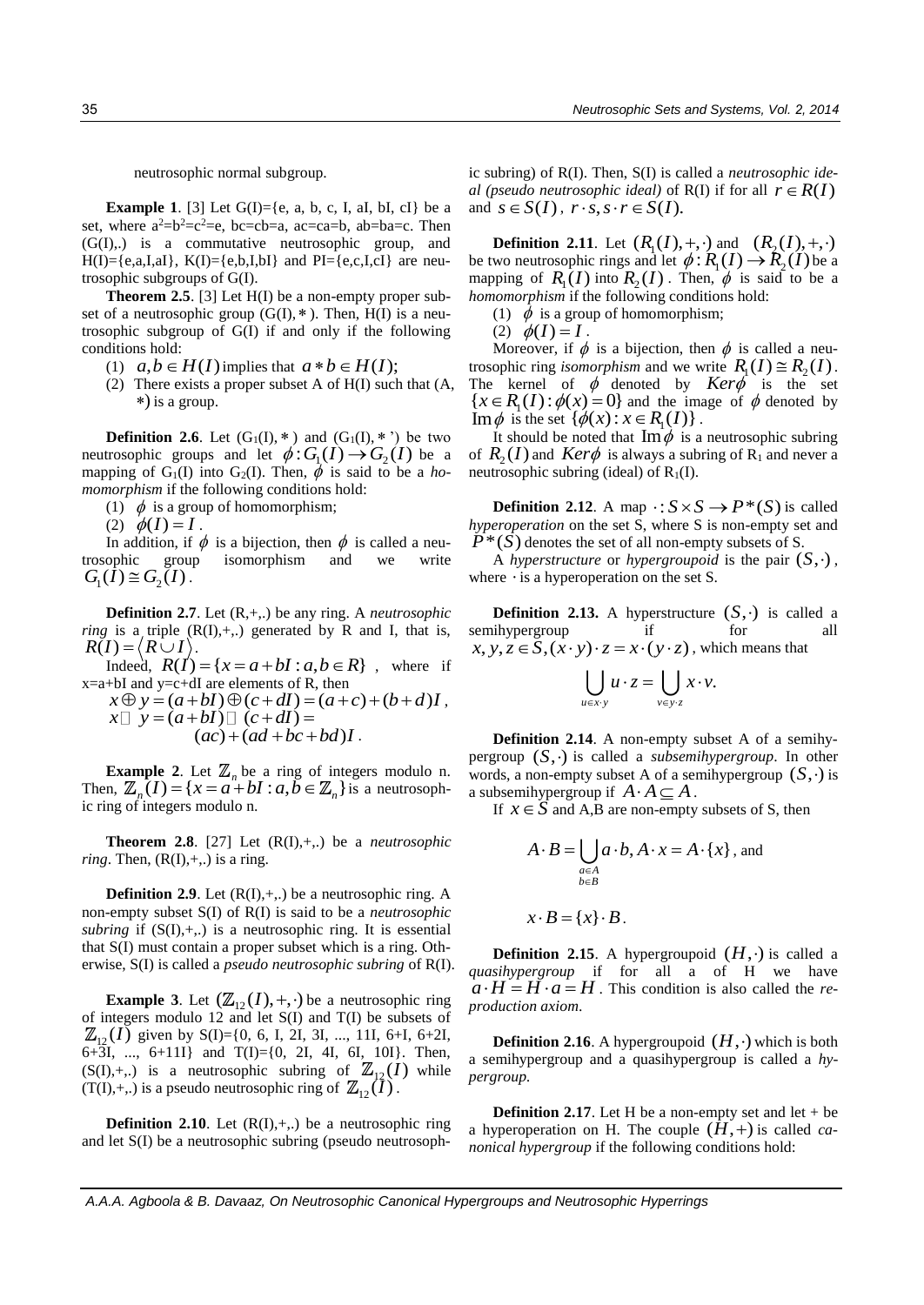- (1)  $x+y=y+x$ , for all  $x, y \in H$ ;
- (2)  $x+(y+z)=(x+y)+z$ , for all  $x, y, z \in H$ ;
- (3) there exists a neutral element  $0 \in H$  such that  $x+0=$ { $x$ }=0+x, for all  $x \in H$ ;
- (4) for every  $x \in H$ , there exists a unique element  $-x \in H$  such that  $0 \in x + (-x) \cap (-x) + x$ ;
	-
- (5)  $z \in x + y$  implies  $y \in -x + z$  and  $x \in z y$ , for all  $x, y, z \in H$ .

A non-empty subset A of H is called a *subcanonical hypergroup* if A is canonical hypergroup under the same hyperaddition as that of H that is, for every  $a, b \in A$ ,  $a-b \in A$ . In addition, if  $a+A-a \subseteq A$  for all  $a \in H$ , A is said to be *normal*.

**Definition 2.18.** A *hyperring* is a triple  $(R, +, \cdot)$  satisfying the following axioms:

- (1)  $(R,+)$  is a canonical hypergroup;
- (2)  $(R, \cdot)$  is a semihypergroup such that  $\vec{x} \cdot \vec{0} = 0 \cdot x = 0$  for all  $\vec{x} \in \vec{R}$ , that is, ) is a bilateral absorbing element;
- eral absorbing element;<br>(3)  $x \cdot (y + z) = x \cdot y + x \cdot z$ and  $(x+y+z) = x \cdot y + x \cdot z$ <br>  $(x+y) \cdot z = x \cdot z + y \cdot z$ , for all  $x, y, z \in \mathbb{R}$ .

**Definition 2.19**. Let  $(R, +, \cdot)$  be a hyperring and A be a non-empty subset of R. Then, A is said to be *subhyperring* of R if  $(A, +, \cdot)$  is itself a hyperring.

**Definition 2.20**. Let A be a subhyperring of a hyperring R.

- (1) A is called a *left hyperideal* of R if  $r \cdot a \subseteq A$  for all  $r \in R$ ,  $a \in A$ .
- (2) A is called a *right hyperideal* of R if  $a \cdot r \subseteq A$ for all  $r \in R$ ,  $a \in A$ .
- (3) A is called a *hyperideal* of R if A is both left and right hyperideal of R.
- (4) A hyperideal A is said to be normal if  $r + a - r \subseteq A$  for all  $r \in R$ .

**Definition 2.21.** Let  $(H_1, +)$  and  $(H_2, +)$  be two canonical hypergroups. A mapping  $\phi: H_1 \to H_2$ , is called

- (1) a *homomorphism* if (i) for all  $x, y \in H_1$ , a *homomorphism* if (i) for all  $x, y \in E$ <br> $\phi(x+y) \subseteq \phi(x) + \phi(y)$  and (ii)  $\phi(0) = 0$ .
- (2) a *good or strong homomorphism* if (i) for all *x*,  $y \in H_1$ ,  $\phi(x+y) = \phi(x) + \phi(y)$  and (ii)  $\phi(0) = 0$ .
- (3) an *isomorphism* (*strong isomorphism*) if  $\phi$  is a bijective homomorphism (strong homomorphism).

**Definition 2.22.** [4] Let  $(H, \circ)$  be any hypergroup and **Definition 2.22.** [4] Let  $(H, \circ)$  be any hypergroup and let  $\langle H \cup I \rangle = \{(a, bl) : a, b \in H\}$ . The couple  $H(I) = (\langle H \cup I \rangle, \circ)$  is called a neutrosophic hypergroup generated by H and I under the hyperoperation  $\circ$ , group generated by H and I under the hyperoperation  $\circ$ ,<br>where for all  $(a,bI)$ ,  $(c,dI) \in H(I)$ , the composition element of H(I) is defined by ( , ) ( , ) {( , ): , *a bI c dI x yI x a c y a d b c b d* }.

#### **3 Development of Neutrosophic Canonical Hypergroups and Neutrosophic Hyperrings**

In this section, we develop the concepts of neutrosophic canonical hypergroups and neutrosophic hyperrings. Necessary definitions are given and examples are provided.

**Definition 3.1**. Let  $(H, +)$  be any canonical hypergroup and let I be an indeterminate. Let **EXECUT, 1** y or any canonical hyper<br>
group and let I be an indeterminate. Let<br>  $H(I) = \langle H \cup I \rangle = \{(a,bI) : a,b \in H\}$  be a set generated by H<sup>'</sup> and I. The hyperstructure  $(H(I), +)$  is called a *neutrosophic canonical hypergroup*, where for all

*(a,b1)*, 
$$
(c,dI) \in H(I)
$$
 with  $b \neq 0$  or  $d \neq 0$ , we define  
\n $(a,bI)+(c,dI) \in \{(x,yI): x \in a+c,$   
\n $y \in a+d \cup b+c \cup b+d\}$   
\nand

 $(x,0) + (y,0) = \{(u,0) : u \in x + y\}.$ 

The element I is represented by  $(0,I)$  in  $H(I)$  and any element  $x \in H$  is represented by  $(x,0)$  in H(I). For any non-empty subset A[I] of H(I), we define  $-A[I] =$ <br>{ $-(a,bI) = (-a,-bI) : a,b \in H$ }.

**Lemma 3.2.** Let  $H \neq \{0\}$  be a canonical hypergroup *and let H(I) be the corresponding neutrosophic canonical hypergroup. Then, (0,0) the neutral element of H is not a neutral element of H(I).*

*Proof.* Suppose that  $(0,0)$  is the neutral element of H(I) and suppose that  $(a,bI) \in H(I)$  such that b is non-zero and  $a \neq b$ . Then

and 
$$
a \neq b
$$
.  
\nThen  
\n $(a,bI)+(0,0) = \{(u,vI) : u \in a+0, v \in a+0 \cup b+0 \cup b+0\}$   
\n $= \{(u,vI) : u \in \{a\}, v \in \{a,b\}\}$   
\n $\neq (a,bI),$ 

a contradiction. Hence, (0,0) is not a neutral element of  $H(I)$ .

**Definition 3.3.** Let  $(H(I),+)$  be a neutrosophic canonical hypergroup.

- (1) A non-empty subset A[I] of H(I) is called a *neutrosophic subcanonical hypergroup* of H(I) if  $(A[I],+)$  is itself a neutrosophic canonical hypergroup. It is essential that A[I] must contain a proper subset which is a subcanonical hypergroup of H. If A[I] does not contain a proper subset which is a subcanonical hypergroup of H, then it is called a pseudo *neutrosophic subcanonical hypergroup* of  $H(I)$ .
- (2) If A[I] is a neutrosophic subcanonical hypergroup (pseudo neutrosophic subcanonical hypergroup), then  $A[I]$  is said to be normal in  $H(I)$  if for all  $(a, bI) \in H(I)$ ,  $(a, bl) + A[I] - (a, bl) \subseteq A[I].$

**Lemma 3.4**. *Let (H(I),+) be a neutrosophic canonical hypergroup and let A[I] be a non-empty proper subset of*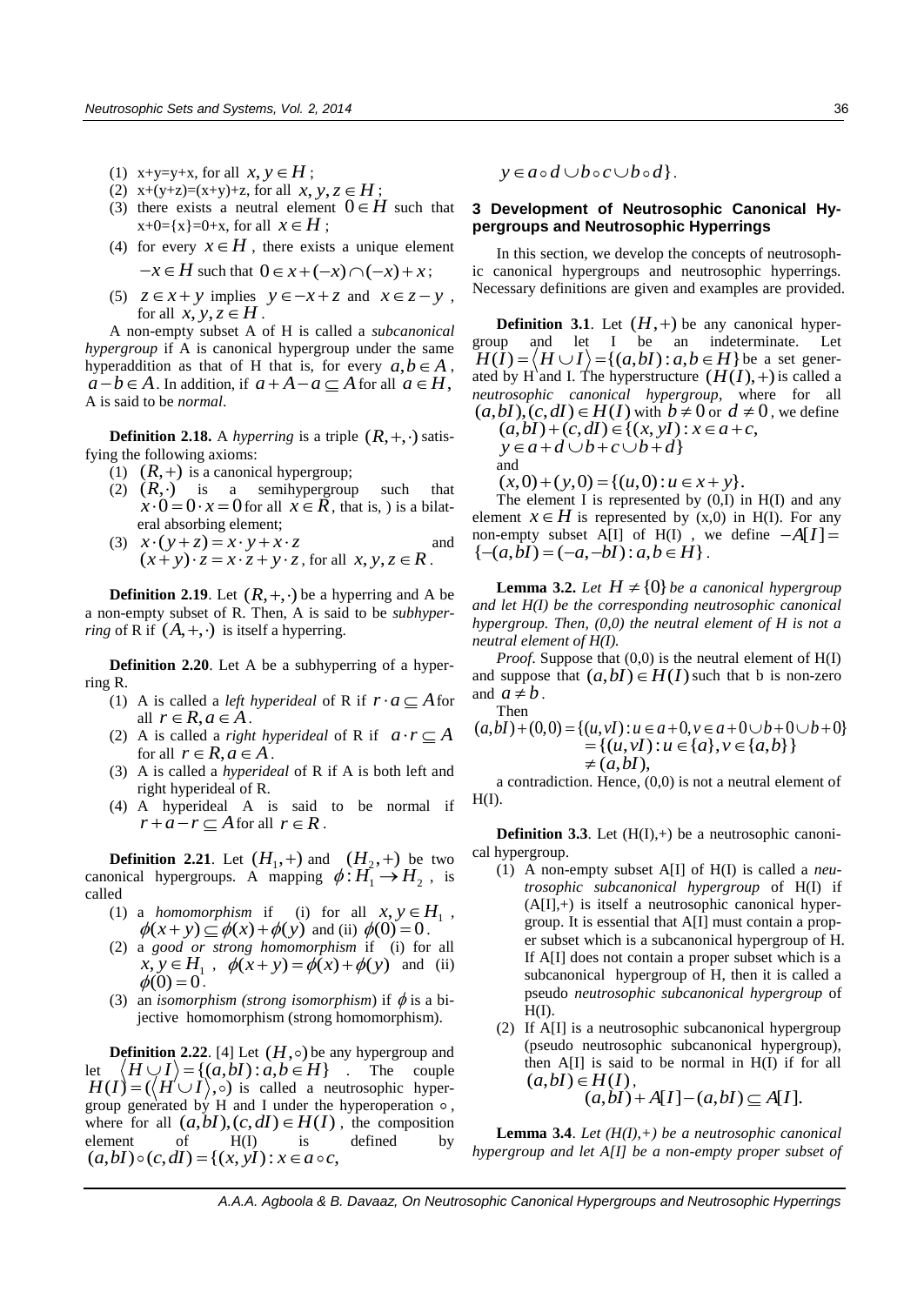*H(I). Then, A[I] is a neutrosophic subcanonical hyper-*

(1) for all

$$
group if and only if the following conditions hold:(1) for all(a,bI), (c,dI) \in A[I], (a,bI) - (c,dI) \subseteq A[I],
$$

(2) *A[I] contains a proper subset which is a canonical hypergroup of H.*

**Lemma 3.5**. *Let (H(I),+) be a neutrosophic canonical hypergroup and let A[I] be a non-empty proper subset of H(I). Then, A[I] is a pseudo neutrosophic subcanonical hypergroup if and only if the following conditions hold:* 

- (1) for all
	- $(a, bI), (c, dI) \in A[I], (a, bI) (c, dI) \subset A[I],$
- (2) *A[I] does not contain a proper subset which is a canonical hypergroup of H.*

**Definition 3.6**. Let A[I] and B[I] be any two neutrosophic subcanonical hypergroups of a neutrosophic canonical hypergroup  $H(I)$ . The sum of  $A[I]$  and  $B[I]$  denoted by

A[I]+B[I] is defined as the set:  
\n
$$
A[I] + B[I] = \bigcup_{\substack{(a,bI) \in A[I] \\ (c,dl) \in B[I]}} (a,bI) + (c,dl).
$$

**Definition 3.7**. Let H(I) be a neutrosophic canonical hypergroup and let A[I] be a neutrosophic subcanonical hypergroup of H(I). If K is a subcanonical hypergroup of H, we define the set

the set  
\n
$$
A[I] + K = \bigcup_{\substack{(a,bI) \in A[I] \\ (k,0) \in K}} (a,bI) + (k,0).
$$

**Definition 3.8**. Let  $(R, +, \cdot)$  be any hyperring and let I be an indeterminate. The hyperstructure  $(R(\tilde{I}), \oplus, \Box)$ generated by R and I, that is,  $R(I) = \langle R \cup I \rangle$ , is called a *neutrosophic hyperring*, where for all

 $(a, bI), (c, dI) \in R(I),$  $(a, b) \oplus (c, d) = \{(x, y) : x \in a + c, y \in b + d\};$ for all  $(a,bI)$ , $(c,dI) \in R(I)$  with  $b \neq 0$  or  $d \neq 0$ ,<br>  $(a,bI) \square (c,dI) = \{(x,yI) : x \in a.c,$ <br>  $y \in a.d \cup b.c \cup b.d\}$ and  $y \in a.d \cup b.c \cup b.d$ }<br>and<br> $(x,0) \square ( y,0) = \{(u,0) : u \in x \cdot y\}.$ 

We usually use + and  $\cdot$  instead of  $\oplus$  and  $\square$ .

**Lemma 3.9**. *Let R(I) be a neutrosophic hyperring*. *Then,*  $(0,0) \in R(I)$  *is bilaterally absorbing element. Proof.* Suppose that  $(a, bI) \in R(I)$ . Then,

 $(a, bI)$ . $(0, 0)$  $\{(u, v) : u \in a \cdot 0, v \in a \cdot 0 \cup b \cdot 0 \cup b \cdot 0\} = \{(u, v) : u \in \{0\}, v \in \{0\}\} = \{(0, 0)\}.$ 

Hence,  $(0,0) \in R(I)$  is a bilaterally absorbing element.

**Definition 3.10**. Let  $(R(I), +, \cdot)$  be a neutrosophic hyperring and let A[I] be a non-empty subset of R(I). Then, A[I] is called a *neutrosophic subhyperring* of R(I) if  $(A[I], +, \cdot)$  is itself a neutrosophic hyperring. It is essential that A[I] must contain a proper subset which is a hyperring. Otherwise, A[I] is called a *pseudo neutrosophic subhyperring* of R(I).

**Definition 3.11**. Let  $(R(I), +, \cdot)$  be a neutrosophic hyperring and let A[I] be a neutrosophic subhyperring of  $R(I)$ .

(1) A[I] is called a *left neutrosophic hyperideal* if for all is called a *left neutrosophic hy*  $(r, sI) \in R(I), (a, bI) \in A[I], (r, sI) \cdot (a, bI) \subseteq A[I].$ 

$$
(r, sI) \cdot (a, bI) \subseteq A[I]
$$
.  
(2) A[I] is called a *right neurosophic hyperideal* if for  
all  $(r, sI) \in R(I)$ .  $(a, bI) \in A[I]$ .

all 
$$
(r, sI) \in R(I), (a, bI) \in A[I],
$$
  
 $(a, bI) \cdot (r, sI) \subset A[I].$ 

(3) A[I] is called a *neutrosophic hyperideal* if A[I] is both a left and right neutrosophic hyperideal.

A neutrosophic hyperideal A[I] of R[I] is said to be *normal* in R(I) if for all  $(r, sI) \in R(I)$ ,  $(r, sI) + A[I] - (r, sI) \subset A[I]$ 

$$
(7,51) + P_{1}P_{1} \quad (7,51) \subseteq P_{1}P_{1}.
$$

**Lemma 3.12**. Let  $(R(I), +, \cdot)$  be a neutrosophic hy*perring and let A[I] be a non-empty subset of R(I). Then, A[I] is a neutrosophic hyperideal if and only if the following conditions hold:*

*conditions hold:*  
(1) For all  

$$
(a,bI)
$$
,  $(c,dI) \in A[I]$ ,  $(a,bI) - (c,dI) \subseteq A[I]$ ;

(2) *For all*  $\begin{aligned} \n\text{For all } (r, sI) \in R(I), (a, bI) \in A[I], (a, bI) \cdot (r, sI) &\subseteq A[I] \n\end{aligned}$ and  $(a, bl) \cdot (r, sl) \subseteq A[I]$ <br> $(r, sl) \cdot (a, bl) \subseteq A[I];$ 

*(3) A[I] contains a proper subset which is a hyperring.* 

**Lemma 3.13**. Let  $(R(I), +, \cdot)$  be a neutrosophic hy*perring and let A[I] be a non-empty subset of R(I). Then, A[I] is a pseudo neutrosophic hyperideal if and only if the following conditions hold:*

- *(1) For all*   $(a, bl), (c, dl) \in A[I], (a, bl) - (c, dl) \subset A[I];$
- (2) *For all*   $\begin{aligned} &\text{For all } (r, sI) \in R(I), (a, bI) \in A[I],\ &\text{or } (a, bI) \cdot (r, sI) \subseteq A[I] \end{aligned}$ and  $(a, bl) \cdot (r, sl) \subseteq A[I]$ <br> $(r, sl) \cdot (a, bl) \subseteq A[I];$
- *(3) A[I] does not contain a proper subset which is a hyperring.*

**Definition 3.14.** Let A[I] and B[I] be any two neutrosophic hyperideals of a neutrosophic hyperring R(I). The sum of A[I] and B[I] denoted by A[I]+B[I] is defined as sephalon of a contrassephalon process and the set  $\{(x, yI) : (x, yI) \in (a,bI) + (c,dI)$ , where  $(a,bI) \in A[I], (c,dI) \in B[I]\}.$ 

**Definition 3.15**. Let R(I) be a neutrosophic hyperring and let  $A[I]$  be a neutrosophic hyperideal of  $R(I)$ . If K is a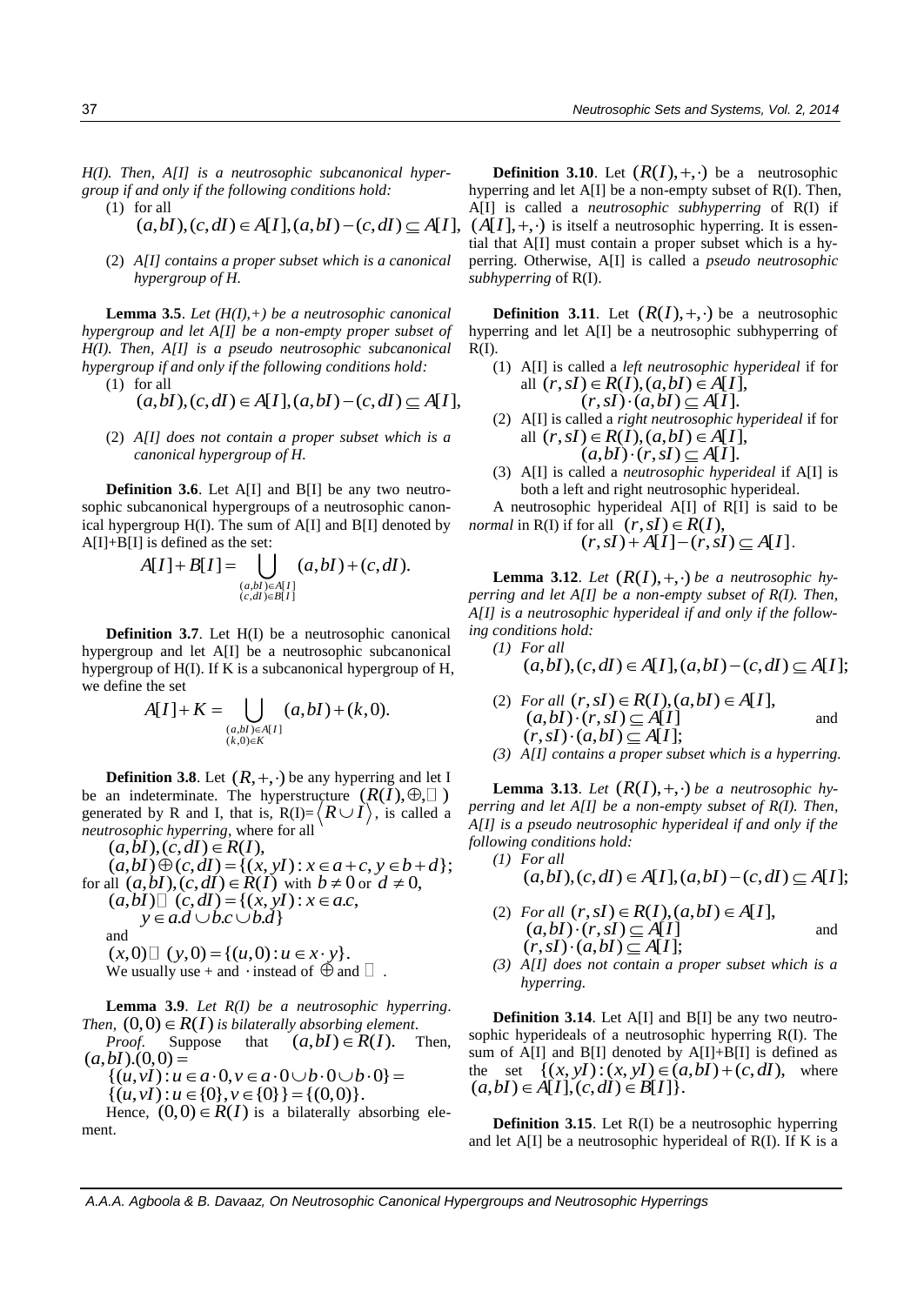hyperideal (pseudo hyperideal) of R, the sum of A[I] and K denoted by  $A[I]+K$  is defined as the set  $\{(x, yI) : (x, yI) \in (a, bI) + (k, 0),\}$ where  $(a, bI) \in A[I], (k, 0) \in K$ .

**Example 4**. Let  $R(I) = \{(0,0), (x,0), (0,x), (x,x) \}$  be a set and let  $+$  and  $\cdot$  be hyperoperations on R(I) defined in the tables below.

| $^{+}$  | (0,0)         | (x,0)        | (0, xI)      | (x,xI)        |
|---------|---------------|--------------|--------------|---------------|
| (0,0)   | $\{(0,0)\}\$  | $\{(x,0)\}\$ | $\{(0,0),\}$ | $\{(x,xI)\}\$ |
|         |               |              | (0, xI)      |               |
| (x,0)   | $\{(x,0)\}\$  | $\{(0,0),\}$ | $\{(x,0),\}$ | R(I)          |
|         |               | (x,0)        | (x,xI)       |               |
| (0, xI) | $\{(0,0),\}$  | $\{(x,0),\}$ | $\{(0,0),\}$ | $\{(x,0),\}$  |
|         | (0, xI)       | (x,xI)       | (0, xI)      | (x,xI)        |
| (x,xI)  | $\{(x,xI)\}\$ | R(I)         | ${(x,0),$    | R(I)          |
|         |               |              | (x,xI)       |               |

**Table 1.**

| ٠       | (0,0)        | (x,0)        | (0, xI)      | (x,xI)       |  |  |
|---------|--------------|--------------|--------------|--------------|--|--|
| (0,0)   | $\{(0,0)\}\$ | $\{(0,0)\}\$ | $\{(0,0)\}\$ | $\{(0,0)\}\$ |  |  |
| (x,0)   | $\{(0,0)\}\$ | $\{(0,0),\}$ | $\{(0,0),\}$ | R(I)         |  |  |
|         |              | $(x,0)$ }    | (0, xI)      |              |  |  |
| (0, xI) | $\{(0,0)\}\$ | $\{(0,0),\}$ | $\{(0,0),\}$ | $\{(0,0),\}$ |  |  |
|         |              | (0, xI)      | (0, xI)      | (0, xI)      |  |  |
| (x,xI)  | $\{(0,0)\}\$ | R(I)         | $\{(0,0),\}$ | R(I)         |  |  |
|         |              |              | (0, xI)      |              |  |  |
| .<br>-  |              |              |              |              |  |  |

**Table 2.**

It is clear from the tables that  $(R(I),+)$  is a neutrosophic canonical hypergroup and  $(R(I), +, \cdot)$  is a neutrosophic hyperring.

#### **4 Properties of Neutrosophic Canonical Hypergroups**

In this section, we present some basic properties of neutrosophic canonical hypergroups.

**Proposition 4.1**. *Let (H(I),+) be a neutrosophic canonical hypergroup. Then,* 

- *(1) (H(I),+) in general is not a canonical hypergroup.*
- *(2) (H(I),+) always contain a canonical hypergroup.*

**Lemma 4.2**. *Let (H(I),+) be a neutrosophic canonical hypergroup.* 

(1) 
$$
-(0,0)=(0,0)
$$
.  
(2)  $-(-(a,bI))=(a,bI)$  for all  $(a,bI) \in H(I)$ .

(1)  $\neg(\sigma, \sigma) = (\sigma, bI)$ <br>
(2)  $\neg(\neg(a, bI)) = (a, bI)$  for all  $(a, bI) \in H(I)$ .<br>
(3)  $\neg((a, bI) + (c, dI) = \neg(a, bI) - (c, dI)$  for all  $(a, bI), (c, dI) \in H(I).$ 

**Proposition 4.3**. *Let*  $(H(I), +)$  *and*  $(G(I), +')$  *be any two neutrosophic canonical hypergroups. Then,*  $H(I) \times G(I)$ 

is a neutrosophic canonical hypergroup, where  
\n
$$
((a,bI),(c,dI)^+((e,fI),(g,hI))
$$
\n
$$
= {((p,qI),(x,yI)) : (p,qI) \in (a,bI) + (e,fI),
$$
\n
$$
(x,yI) \in (c,dI) + (g,hI) },
$$

for all

## $((a, bl), (c, dl)), ((e, fl), (g, hl)) \in H(I) \times G(I).$

**Proposition 4.4**. *Let (H(I),+) be a neutrosophic canonical hypergroup and let*  $(K, +')$  *be a canonical hypergroup. Then, H(I)xK is a neutrosophic canonical hypergroup, where* 

 $((a, bl), (m, 0) + "((c, dl), (n, 0))$  $=(((x, y), (k, 0)):(x, y), (k, 0))$ <br>  $(k, 0) \in (m, 0) + (n, 0)$ , for all  $((a, b), (m, 0)), ((c, d), (n, 0)) \in H(I) \times K.$ 

**Proposition 4.5**. *Let A[I] and B[I] be any two neutrosophic subcanonical hypergroups of a neutrosophic canonical hypergroup H(I). Then,*

- *(1) A[I]+B[I] is a neutrosophic subcanonical hypergroup of H(I).*
- $(2)$  A[I]+A[I]=A[I].
- (3)  $A[I] \cap B[I]$  *is a neutrosophic subcanonical hypergroup of H(I).*

**Proposition 4.6**. *Let H(I) be a neutrosophic canonical hypergroup and let A[I] and B[I] be any neutrosophic subcanonical hypergroup and pseudo neutrosophic subcanonical hypergroup of H(I), respectively. Then,* 

- *(1) A[I]+B[I] is a neutrosophic subcanonical hypergroup of H(I).*
- (2)  $\tilde{A}[\hat{I}] \cap B[\hat{I}]$  is a pseudo neutrosophic subcanon*ical hypergroup of H(I).*

**Proposition 4.7**. *Let H(I) be a neutrosophic canonical hypergroup and let A[I] and B[I] be any neutrosophic subcanonical hypergroup and pseudo neutrosophic subcanonical hypergroup respectively. If K is any subcanonical hypergroup of H, then* 

- *(1) A[I]+K is a neutrosophic subcanonical hypergroup of H(I).*
- *(2) B[I]+K is a neutrosophic subcanonical hypergroup of H(I).*

**Proposition 4.8**. *Let (H(I),+) be a neutrosophic canonical hypergroup and let A be a subcanonical hypergroup of H. If A is normal in H, A[I] is not necessarily normal to H(I).*

**Proposition 4.9.** Let  $(H(I),+)$  be a neutrosophic canonical hypergroup and let A be a normal neutrosophic subcanonical hypergroup of H. Then, nonical hypergroup of H. Th<br>  $(a, aI) + A - (a, aI) \subseteq A[I]$  for all  $(a, aI) \in H(I)$ .

*Proof.* Suppose that A is normal in H. Let  $(h,0)$  be an arbitrary element of A. Then, for all  $(a, aI) \in H(I)$  with  $a \neq 0$ , we have

 $(a, aI) + (h, 0) - (a, aI)$ 0, we have<br>  $(a, aI)+(h, 0) - (a, aI)$ <br>  $=(a, aI)+(x, yI): x \in h-a, y \in h-a \cup 0-a$ <br>  $(a, y)+(a, y)$  $(a, a) + (h, 0) - (a, a)$ <br>=  $(a, a) + \{(x, y) : x \in h - a, y \in h - a \cup$ <br>=  $\{(u, v) : u \in a + x, v \in a + y \cup a + x,$  $=\{(u, v1): u \in a + x, v \in a + y \cup a + x, x \in h - a, y \in h - a \cup -a\}$ 

 *A.A.A. Agboola & B. Davaaz, On Neutrosophic Canonical Hypergroups and Neutrosophic Hyperrings*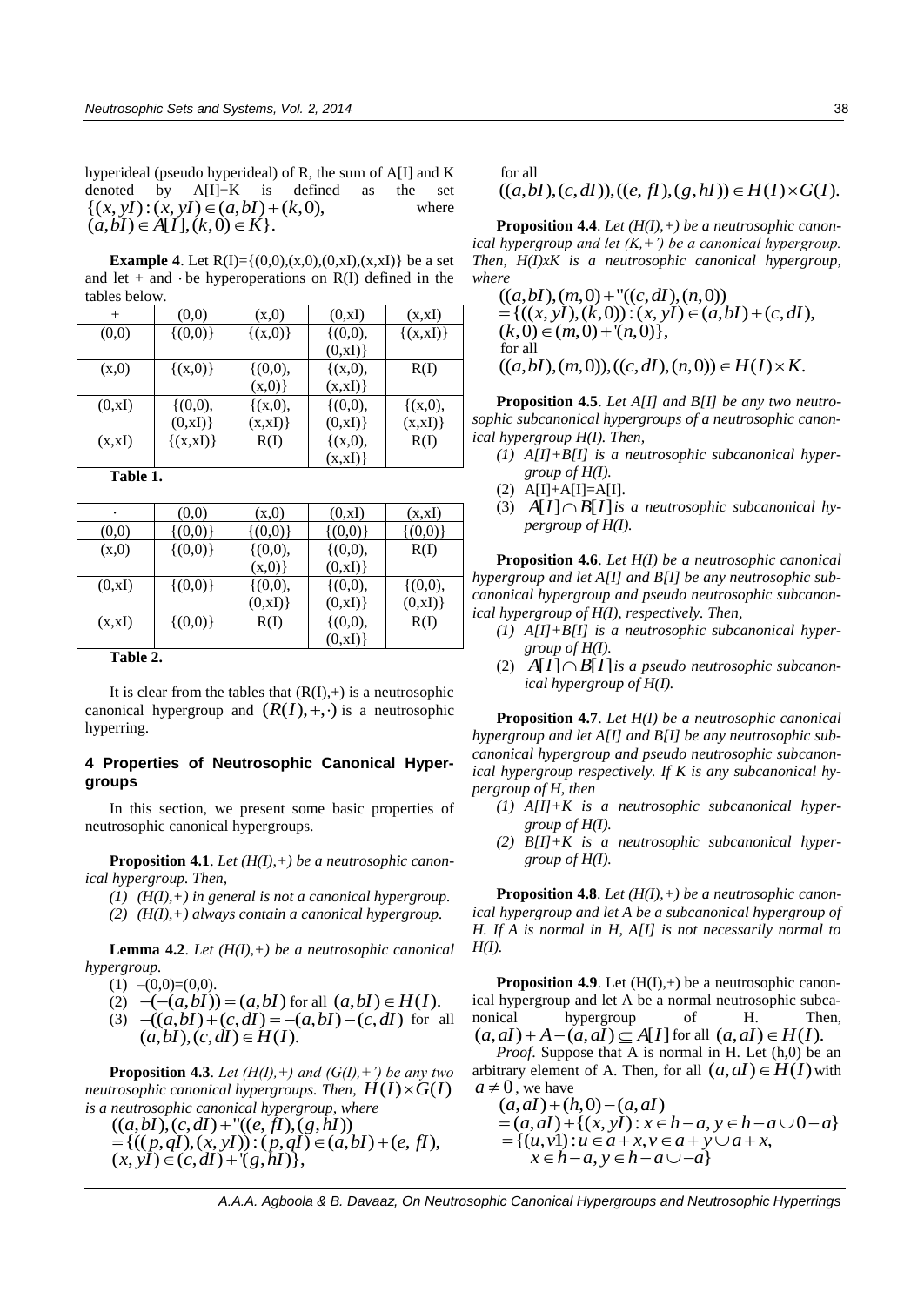$=\{(u, vI) : u \in a+h-a,$ <br> $v \in a+h-a \cup a-a \cup a+h-a\},\$ 

from which we obtain  $u \in A$  and  $v \in A$ . Therefore,  $(u, vI) \in A[I]$ . Since  $(h, 0) \in A$  is arbitrary, the required results follow.

**Definition 4.10**. Let  $(H(I),+)$  be a neutrosophic canonical hypergroup and let A[I] be a neutrosophic subcanonical hypergroup of H(I). We consider the quotient

 $(H(I): A[I]) = \{(a, bl) + A[I] : (a, bl) \in H[I] \}$  $(H(I): A[I]) = \{(a, bl) + A[I] : (a, bl)$ <br>and we put  $(a, bl) + A[I] = [(a, bl)]$ . For all  $[(a, bl)], [(c, dl)] \in (H(I): A[I])$ , we

 $[(a,bI)], [(c,dI)] \in (H(I):A[I]),$  we define the hyperoperation  $\Theta$  on  $(H(I): A[I])$  as

 $[(a, bI)] \oplus [(c, dI)] = \{[(e, fl)] : (e, fl) \in$  $(a, bI) + (c, dI)$ .

Then the couple  $((H(I):A[I]), \oplus)$  is called the *quotient neutrosophic canonical hypergroup*. If A[I] is a pseudo neutrosophic subcanonical hypergroup, then we call  $((H(I):A[I]), \oplus)$  a *pseudo quotient neutrosophic canonical hypergroup*.

**Proposition 4.11**. *Let H(I) be a neutrosophic canonical hypergroup and A[I] be a neutrosophic subcanonical hypergroup (pseudo neutrosophic subcanonical hype* $group$  of  $H(I)$ . Then,  $((H(I):A[I]), \oplus)$  is generally not *a canonical hypergroup.*

**Definition 4.12.** Let  $(H_1(I), +)$  and  $(H_2(I), +)$  be two neutrosophic canonical hypergroups and let  $\phi: H_1(I) \to H_2(I)$  be a mapping from  $H_1(I)$  into  $H_2(I)$ .

- (1)  $\phi$  is called a *homomorphism* if
	- a.  $\phi$  is a canonical hypergroup homomorphism;
	- b.  $\phi((0, I)) = (0, I)$ .
- (2)  $\phi$  is called a *good* or *strong homomorphism* if
	- a.  $\phi$  is a good or strong canonical hypergroup homomorphism; b.
		- $\phi((0, I)) = (0, I).$
- (3)  $\phi$  is called a isomorphism (*strong isomorphism*) if  $\phi$  is a bijective homomorphism (strong homomorphism).

**Definition 4.13**. Let  $\phi: H_1(I) \to H_2(I)$  be a homomorphism from a neutrosophic canonical hypergroup  $H_1(I)$  into a neutrosophic canonical hypergroup  $H_2(I)$ .

- (1) The kernel of  $\dot{\phi}$  denoted by  $\dot{K}er\dot{\phi}$  is the set The kernel of  $\phi$  denoted by  $Ker\phi$  is the set  $\{(a,bI) \in H_1(I) : \phi((a,bI)) = (0,0)\}$ .
- (2) The kernel of  $\phi$  denoted by  $\text{Im}\phi$  is the set  $\{\phi((a,bI)) : (a,bI) \in H_1(I)\}.$  $\{\phi((a,bI))$ :  $(a,bI) \in H_1(I)\}.$

#### **5 Properties of Neutrosophic Hyperrings**

In this section, we present some basic properties of neutrosophic hyperrings.

**Proposition 5.1**. Let  $(R(I), +, \cdot)$  be a neutrosophic *hyperring. Then,* 

*(1)*  $(R(I), +, \cdot)$  *in general is not a hyperring.* 

 $\overline{(2)}$   $(R(I), +, \cdot)$  *always contain a hyperring.* 

Proof. (1) It has been presented in part (1) of Proposition 4.1. that  $(R(I), +, \cdot)$  is not a canonical hypergroup. Also, distributive laws are not valid in  $(R(I), +, \cdot)$ . Hence,  $(R(I), +, \cdot)$  is not a hyperring. (2) Follows from the definition.

**Proposition 5.2**. *Let*  $(R(I), +, \cdot)$  *and*  $(S(I), +', \cdot)$  *be any two neutrosophic hyperrings. Then,*  $R(I) \times S(I)$  is a *neutrosophic hyperring, where* 

 $((a, bl), (c, dl) + "((e, fl), (g, hl))$  ${=}\{((p, qI), (x, yI)) : (p, qI) \in (a, bI) + (e, fl), (x, yI) \in (c, dl) + (g, hl)\},\$ and  $((a, bl), (c, dl) \cdot "((e, fl), (g, hl))$  ${}_{p} = \{((p, qI), (x, yI)) : (p, qI) \in (a, bI). (e, fI), (x, yI) \in (c, dI). (g, hI)\}\,$ for all  $((a, bl), (c, dl)), ((e, fl), (g, hl)) \in R(I) \times S(I).$ 

**Proposition 5.3**. Let  $(R(I), +, \cdot)$  be a neutrosophic *hyperring and let*  $(K, +', \cdot)$  *be a hyperrings. Then,*  $\ddot{R}(I)\times\ddot{K}$  is a neutrosophic hyperring, where

 $((a, bl), (m, 0) + "((c, dl), (n, 0))$  $=(((x, y), (k, 0)):(x, y), (k, 0))$ <br>  $(k, 0) \in (m, 0) + (n, 0)$ , and  $((a, b), (m, 0) \cdot "((c, d), (n, 0))$  $=(((x, y), (k, 0)):(x, y), (k, 0), (c, d),$ <br>  $(k, 0) \in (m, 0), (n, 0),$  for all  $((a, b), (m, 0)), ((c, d), (n, 0)) \in R(I) \times K.$ 

**Lemma 5.4.** Let A[I] be any neutrosophic hyperideal of a neutrosophic hyperring R(I). Then,

- $(1)$  A[I]+A[I]=A[I].
- (2)  $(a,bI) + A[I] = A[I]$  for all  $(a,bI) \in A[I]$ .

**Proposition 5.5**. Let  $(R(I), +, \cdot)$  be a neutrosophic *hyperring and let A[I] and B[I] be left (right) neutrosophic ideals of R(I). Then,* 

- $(1)$   $A[I] \cap B[I]$  *is a left (right) neutrosophic hyperideal of R(I).*
- (2)  $A[I] + B[I]$  *is a left (right) neutrosophic hyperideal of R(I).*

**Proposition 5.6**. *Let R(I) be a neutrosophic hyperring and let A[I] and B[I] be any neutrosophic hyperideal and pseudo neutrosophic hyperideal of R(I) respectively. Then,* 

- (1)  $A[I] + B[I]$  *is a neutrosophic hyperideal of R(I).*
- $\overline{A}[I] \cap \overline{B}[I]$  *is a pseudo neutrosophic hyperideal of R(I).*

**Proposition 5.7**. *Let R(I) be a neutrosophic hyperring*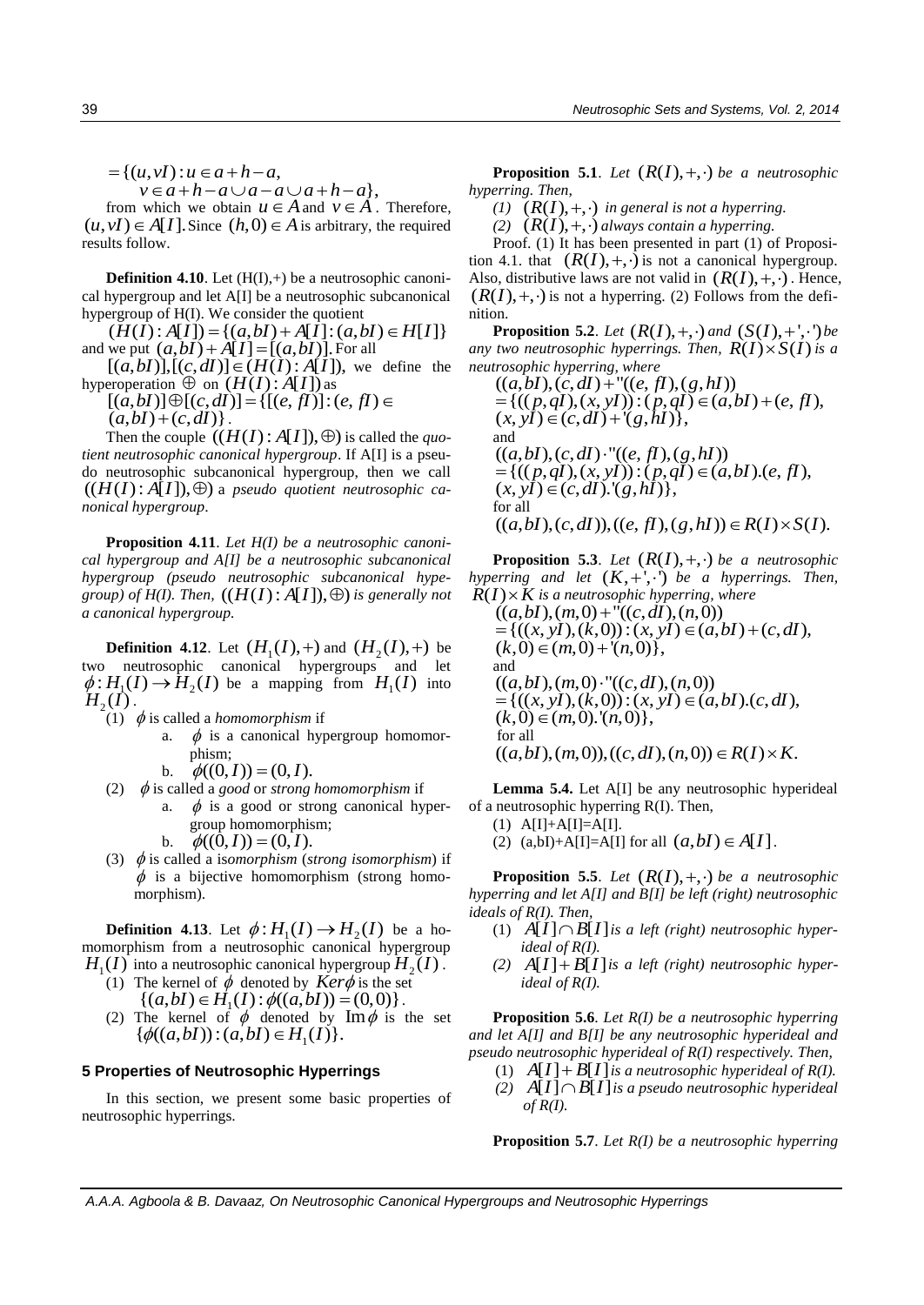*and let A[I] and B[I] be any neutrosophic hyperideal and pseudo neutrosophic hyperideal, respectively. If K is any subhyperring of R, then* 

 $\widetilde{I}(I)$   $A[\widetilde{I}] + K$  is a neutrosophic hyperideal of R(I).

(2)  $B[I] + K$  is a neutrosophic hyperideal of  $R(I)$ .

**Proposition 5.8**. Let  $(R(I), +, \cdot)$  be a neutrosophic *hyperring and let A be a hyperideal of R. If A is normal in R, A[I] is not necessarily normal in R(I).* 

**Proposition 5.9.** *Let*  $(R(I), +, \cdot)$  *be a neutrosophic hyperring and let A be a normal hyperideal of R. Then,*   $(a, aI) + A - (a, aI) \subset A[I]$ 

 $\phi$ *r* all  $(a, aI) \in R(I)$ .

**Definition 5.10**. Let  $(R(I), +, \cdot)$  be a neutrosophic hyperring and let  $(A(I), +, \cdot)$  be a neutrosophic hyperideal of R(I). We consider the quotient  $(R(I) : \hat{A}[I]) =$ 

(I). We consider the quotient  $(R(I) : \hat{A}[I]) =$ <br>{ $(a,bI) + A[I] : (a,bI) \in R(I)$ } and we put  $(a, bI) + A[I] = [(a, bI)].$ 

 $(a, bI) + A[I] = [(a, bI)].$ <br>For all  $[(a, bI)], [(c, dI)] \in ((R(I) : A[I]),$  we consider the hyperoperation  $\oplus$  as defined in the Definition 4.10 and we define the hyperoperation  $\Box$  on  $((R(I):A[I])$  as  $[(a, bI)] \square [(c, dI)] = \{[(e, fl)] :$  $(e, f) \in (a, b] \ldotp (c, d)$ .

Then, the triple  $((R(I):A[I]), \oplus, \square)$  is called the *quotient neutrosophic hyperring*. If A[I] is a pseudo neuphonem neurosophic *nypering*: if  $A[I]$  is a pseudo field trosophic hyperideal, then we call  $((R(I):A[I]),\oplus, \square)$ a *pseudo neutrosophic hyperring*.

**Proposition 5.11**. *Let R(I) be a neutrosophic hyperring and let A[I] be a neutrosophic hyperideal (pseudo neutrosophic hyperideal) of R(I). Then,*  $((R(I):A[I]),\oplus, \Box)$ *is generally not a hyperring*.

**Definition 5.12.** Let  $(R_1(I), +)$  and  $(R_2(I), +)$  be two neutrosophic hyperrings and let  $\phi: R_1(I) \to R_2(I)$ be a mapping from  $\overline{R}_1(I)$  into  $R_2(I)$ .

- (1)  $\phi$  is called a *homomorphism* if
	- a.  $\phi$  is a hyperring homomorphism;
	- b.  $\phi((0, I)) = (0, I).$
- (2)  $\phi$  is called a *good* or *strong homomorphism* if
	- a.  $\phi$  is a good or strong hyperring homomorphism;
		- b.  $\phi((0, I)) = (0, I).$
- (3)  $\phi$  is called a isomorphism (*strong isomorphism*) if  $\phi$  is a bijective homomorphism (strong homomorphism).

**Definition 5.13**. Let  $\phi: R_1(I) \to R_2(I)$  be a homomorphism from a neutrosophic hyperring  $R<sub>1</sub>(I)$  into a neutrosophic hyperring  $R_2(\tilde{I})$ .

- (1) The kernel of  $\phi$  denoted by *Ker* $\phi$  is the set The kernel of  $\phi$  denoted by  $Ker\phi$  is the set  $\{(a,bI) \in R_1(I) : \phi((a,bI)) = (0,0)\}$ .
- (2) The kernel of  $\phi$  denoted by  $\text{Im}\phi$  is the set  $\{\phi((a,bI)) : (a,bI) \in R_1(I)\}.$  $\{\phi((a,bI))$ :  $(a,bI) \in R_1(I)\}.$

**Proposition 5.14.** Let  $\phi: R_1(I) \to R_2(I)$  be a ho-

*momorphism from a neutrosophic hyperring*  $R_1(I)$  *into a neutrosophic hyperring*  $R_2(I)$ *. Then,* 

- (1)  $Ker\phi$  is a subhyperring of  $R_1$  and never be a neutrosophic hyperring (neutrosophic hyperideal) of  $R_1(I)$ .
- (2) Im  $\phi$  is a neutrosophic subhyperring of  $R_2(I)$ .

**Question 1:** Does there exist:

- (1) A neutrosophic canonical hypergroup with normal neutrosophic subcanonical hypergroups?
- (2) A neutrosophic hyperring with normal neutrosophic hyperideals?
- (3) A simple neutrosophic canonical hypergroup?
- (4) A simple neutrosophic hyperring?

#### **6 Conclusion**

In this paper, we have introduced and studied *neutrosophic* canonical hypergroups and *neutrosophic* hyperrings. We presented elementary properties of *neutrosophic* canonical hypergroups and *neutrosophic* hyperrings. Also, we studied quotient *neutrosophic* canonical hypergroups and quotient *neutrosophic* hyperrings.

#### **References**

- [1] A. A. A. Agboola, A. D. Akinola, and O. Y. Oyebola. Neutrosophic Rings I, Int. J. Math. Comb. 4 (2011), 1-14.
- [2] A. A. A. Agboola, E. O. Adeleke, and S. A. Akinleye. Neutrosophic Rings II, Int. J. Math. Comb. 2 (2012), 1-8.
- [3] A. A. A. Agboola, A. O. Akwu, and Y. T. Oyebo. Neutrosophic Groups and Neutrosophic Subgroups, Int. J. Math. Comb. 3 (2012), 1-9.
- [4] A. A. A. Agboola and B. Davvaz. Introduction to Neutrosophic Hypergroups (To appear in ROMAI Journal of Mathematics).
- [5] A. Asokkumar and M. Veelrajan. Characterization of regular hyperrings, Italian J. Pure and App. Math. 22 (2007), 115-124.
- [6] A. R. Bargi. A class of hyperrings, J. Disc. Math. Sc. And Cryp. 6 (2003), 227-233.
- [7] P. Corsini. Prolegomena of Hypergroup Theory. Second edition, Aviain Editore, 1993.
- [8] P. Corsini and V. Leoreanu. Applications of Hyperstructure Theory. Advances in Mathematics. Kluwer Academic Publisher, Dordrecht, 2003.
- [9] B. Davvaz. Polygroup Theory and Related Systems. World Sci. Publ., 2013.
- [10] B. Davvaz. Isomorphism theorems of hyperrings, Indian J. Pure Appl. Math. 35(3) (2004), 321-333.
- [11] B. Davvaz. Approximation in hyperrings, J. Mult.-Valued Soft. Comput. 15(5-6) (2009), 471-488.
- [12] B. Davvaz and A. Salasi. A realization of hyperrings, Comm. Algebra 34 (2006), 4389-4400.
- [13] B. Davvaz and T. Vougiouklis. Commutative rings obtained from hyperrings (Hv-rings) with  $\alpha^*$ -relations, Comm. Algebra 35 (2007), 3307-3320.
- [14]B. Davvaz and V. Leoreanu-Fotea. Hyperring Theory and Applications. International Academic Press, USA, 2007.
- [15]M. De Salvo. Hyperrings and hyperfields, Annales Scien-